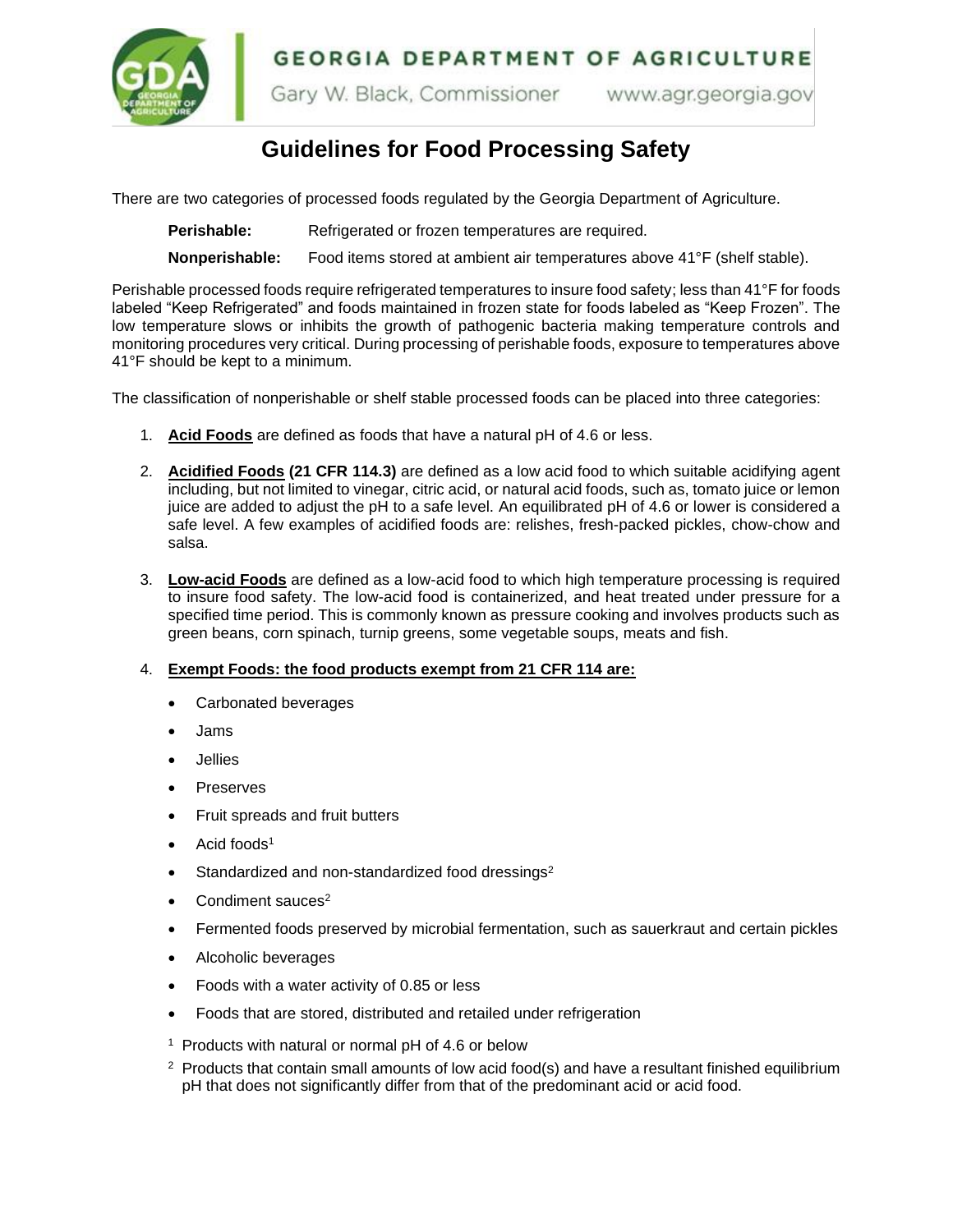In all shelf stable products, the target pathogenic bacteria is *Clostridium botulinum*. This organism's spores can withstand boiling temperatures for up to eight hours and reproduce by forming vegetative cells with spores. Spore destruction can only be accomplished by high heat (under pressure). An equilibrated pH of less than 4.6 will prevent the germination of spores to vegetative cells. Equilibrium pH is usually recorded after holding the product for at least 24 hours. The greater the density of the product, the longer it takes to achieve equilibrium. The lower the pH at equilibrium, the greater the margin of safety, but you must balance the safety factor with palatability.

Growth of vegetative cells of C. botulinum can be prevented by:

- 1. Equilibrating the pH at 4.6 or lower.
- 2. Keeping the water activity at or below 0.85.
- 3. Process for thermal destruction of spores.

Low-acid canned foods are seldom commercially processed on a small scale because of expensive equipment and professional assistance as required by the Code of Federal Regulations 21 CFR 113. All retorts must be approved through a Processing Authority that conducts the heat transfer test specific for a single retort for each product, including container size and type.

# **Acid Processing** requires the following:

- 1. pH Meter.
- 2. Record log (each lot).
- 3. Have process for all products reviewed by a Processing Authority.

All **Acidified Processing** requires the following:

- 1. pH Meter.
- 2. Certified Thermometer.
- 3. Record log (each lot).
- 4. Processed under the authority of an individual who has successfully completed the "Better Process Control School".
- 5. Have schedule process for all products reviewed and approved by Processing Authority.
- 6. All schedule processes must be filed with FDA for interstate and intrastate commerce and the Georgia Department of Agriculture.

### All **Low-acid Processing** requires the following:

- 1. Retorts properly equipped as required by the Code of Federal Regulations.
- 2. Record Logs.
- 3. Processed under the authority of an individual who has successfully completed the "Better Process Control School.
- 4. Thermometers (mercury in Glass) calibrated.
- 5. Have a schedule process for all products established by a process authority, including heat transfer test for specific products, containers, retorts and sizes, and submitted to FDA.